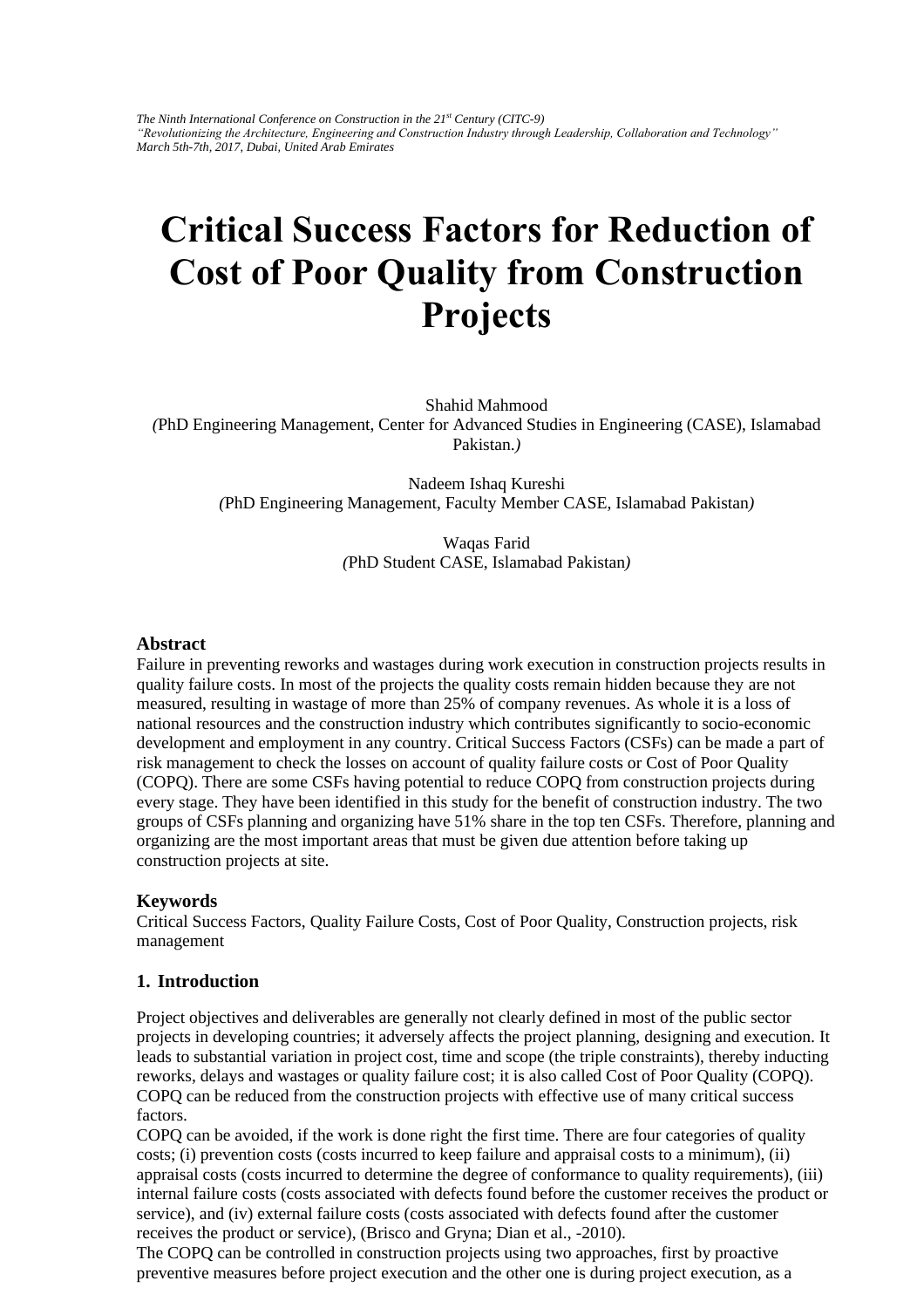mitigation measure. Proactive preventive measures are the low cost processes for COPQ reduction; it can also be called risk management to control future anticipated losses. Identification of Critical Success Factors (CSFs) forms the basis of proactive preventive measures. This study has focused to identify the CSFs having potential to reduce the COPQ from the construction projects. A survey has been conducted on companies of various categories working on private and public sector projects for shortlisting and ranking of CSFs.

## **1.1 Significance of Research**

The CSFs point out the areas requiring proactive preventive measures before taking up a project as risk management so that minimum failure incidents and costs are faced during project execution. Identification of CSFs for reduction of COPQ would be helpful for the construction companies as it would be an opportunity for them to initiate low cost proactive preventive measures on the identified most effective CSFs to reduce COPQ from their projects and enhance their profitability, productivity, compatibility and quality along with enhancing the sustainability of national economic growth and strength of construction industry.

## 2. **Literature Review**

## *2.1 Construction Industry*

The construction industry includes all companies primarily engaged in construction as general contractors, operator builders, heavy construction (airports, highways, and utility systems), and construction by specialty trades. The industry contributes significantly to socio-economic development and employment. Pakistan's construction industry significantly contributes toward the GDP of 2.4% and employs about 9% of the total labor force (Farooqui et al – 2008, Ahmad -2009). According to Khan (2008) the sector through linkages supports about 40 building material industries, investment and growth climate and helps reduce poverty by generating income opportunities for poor household. It provided jobs to about 5.5 per cent of the total employed labor force or to 2.43 million persons, (2.41 million male and 0.2 million female) during 2003-04.<br>2.2 Cost of Poor Ouality (COPO)

# **2.2** *Cost of Poor Quality (COPQ)*

Most suitable definition for Quality in the construction industry, according to Goetsch and Devis is that, it is a dynamic state associated with products, services, people, processes and environment that meets or exceeds customer expectations and contract requirements/standards or Quality can be defined as conformance to the standards and fitness for purpose. Crosby in his book "*Quality is Free"*, defines that the cost of quality has two main components: the cost of good quality (or the cost of conformance) comprise of appraisal and preventions costs and the cost of poor quality (or the cost of nonconformance) comprise of internal and external failure costs. Cost of Quality (COQ) analysis enables organizations to identify, measure and control the consequences of poor quality.

The COPQ cannot be traced or identified from the existing accounting reports and auditing system (Dian et al -2010; Barbará et al - 2008). According to Barbará et al (2008) losses on account of COPQ range from 10 to 40% of the revenue of organizations whereas Juran (1992) contends that in the US about a third of what we do consists of redoing work previously "done". Mahmood et al. (2014) have concluded with the help of literature that COPQ ranges from 22.23 to 32.83% of company revenues, whereas it should be between 2 to 4% (Campanella-1990). There is a big gap between the existing and required COPQ, therefore, it is an opportunity to do something to narrow this gap. In an experimental study of 60 days on a construction project Mahmood et al. (2014) managed to reduce COPQ from 40.43% to 16.65% of value of executed work. Their study elaborated a high percentage of COPQ in construction projects. Identification of CSFs for reduction of quality failure costs will also certainly help to initiate proactive preventive measures to reduce the COPQ.

### **2.3** *Critical Success Factors*

Success is the degree to which a company's goals and expectations are achieved (Arslan, and Kivrak- 2008). Every individual or groups of people associated with a project, have diverse needs and expectations, it is not very unusual that they translate project success in their own way of thinking/understanding (Cleland & Ireland-2004). For the individuals involved with a project, project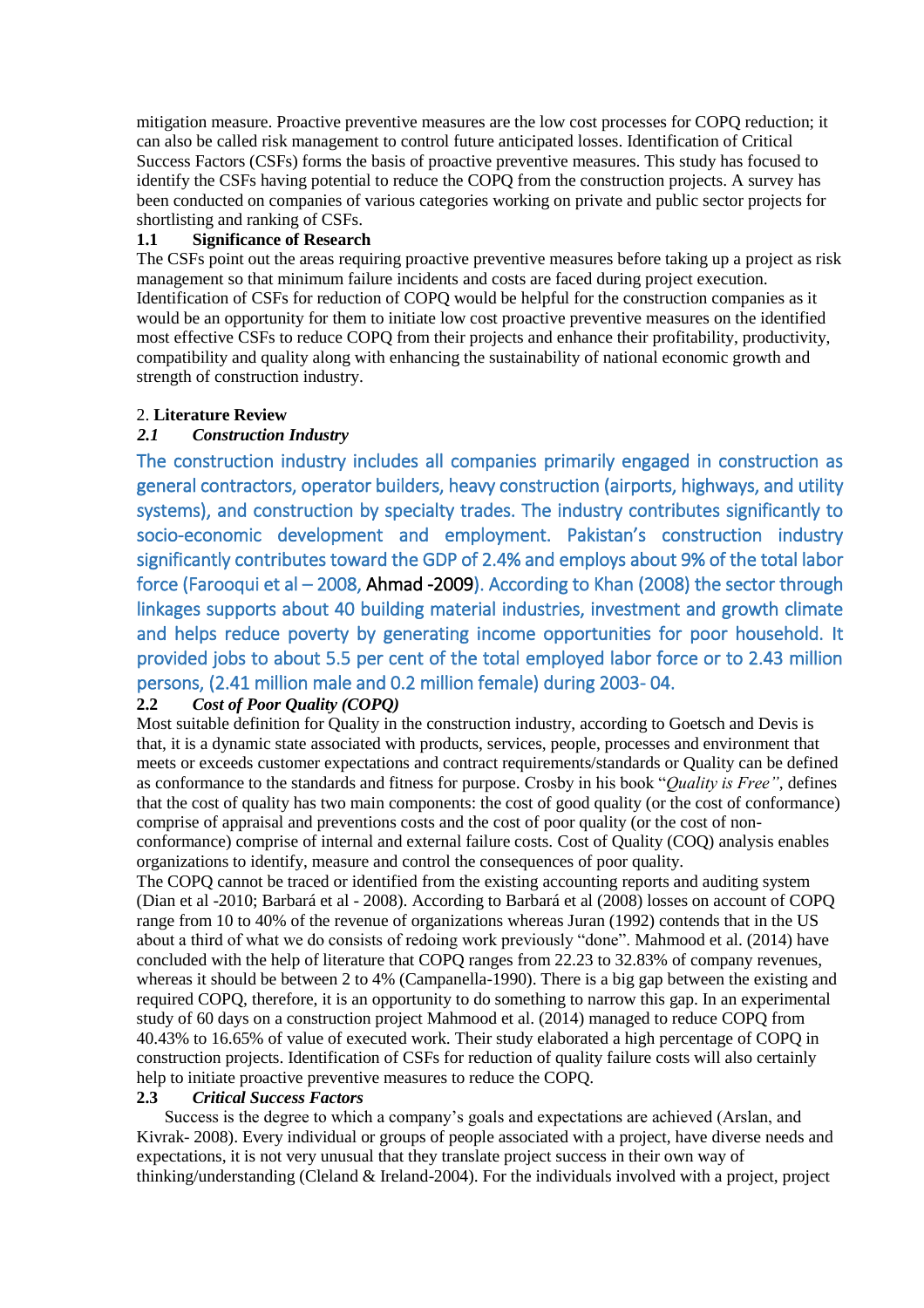success is normally considered as the accomplishment of some pre-determined project objectives (Lim & Mohamed-1999).

The concept of "success factors" was developed by Daniel D Ronald of McKinsey & Company in 1961. "Success factors are the contributions in the management system which contribute directly or indirectly to the success of the project or business" (Cooke-Davies-2002).

Advantages of the approach of the CSFs are that they focus on critical high-payoff factors, it is comparatively fast and inexpensive for the management, and regularly exposes new insights to the executives involved. The major disadvantages include that it is not comprehensive and often results in a snapshot of the business that can rapidly become obsolete, in case there is any major change in the business (Rowe et al., 1985).

## *2.4 Critical Success Factors for reduction of Quality Failure Costs or COPQ from Construction projects*

There are some studies available on CSFs of construction projects and construction companies etc. but so far no study has been conducted on identification of CSFs for reduction of COPQ.

Following success factors have been identified on the basis of literature, discussions and unstructured interviews with the experts/project managers of various construction companies. They have been divided into five groups or clusters according to activities of project management cycle (Planning, Organizing, Executing, Monitoring and Controlling) as listed in many books including PMBOK Guide. These success factors fall under the category of prevention and appraisal measures, they are low cost measures to prevent high costs of failure. Table-1 shows the identified and shortlisted CSFs that influence the reduction of COPQ at construction projects.

| S#             | Success factors that influence the reduction of COPQ |                                                      |  |  |  |
|----------------|------------------------------------------------------|------------------------------------------------------|--|--|--|
|                | <b>Planning Stage</b>                                | <b>Executing stage</b>                               |  |  |  |
| 1.             | Clearly defining the project objectives (scope,      | Providing effective leadership                       |  |  |  |
|                | time and cost)                                       |                                                      |  |  |  |
| 2.             | Defining quality objectives (standards and           | Team work and employee involvement                   |  |  |  |
|                | specifications)                                      |                                                      |  |  |  |
| 3.             | Defining measurement and testing procedures          | Optimum use of resources                             |  |  |  |
| $\overline{4}$ | Defining communication process and channels          | Fulfilling environmental protection requirements     |  |  |  |
| 5              | Identification of processes and skills for           | Fulfilling health and safety requirements            |  |  |  |
|                | activities                                           |                                                      |  |  |  |
| 6              | Identifying technology requirement for processes     | Protecting stakeholder rights                        |  |  |  |
| 7              | Anticipating risks and developing mitigation         | Fulfilling contractual obligations                   |  |  |  |
|                | plan                                                 |                                                      |  |  |  |
| 8              | Cash flow planning                                   | Exercising transparency in procurement process and   |  |  |  |
|                |                                                      | transactions                                         |  |  |  |
|                | <b>Organization stage</b>                            | <b>Monitoring stage</b>                              |  |  |  |
| $\mathbf{1}$   | Defining organizational structure                    | Measuring performance of activities on critical path |  |  |  |
| 2              | Providing effective project management process       | Measurement and testing of executed works            |  |  |  |
| 3              | Defining the decision making process and             | Measure Variation in planned and actual resource     |  |  |  |
|                | empowerment                                          | utilization                                          |  |  |  |
| $\overline{4}$ | Induction of appropriate technology                  | Audit of expenditure and procurement process         |  |  |  |
| 5              | Deployment of required resources                     | Measurement of productivity of resources             |  |  |  |
| 6              | Team development and deploying skilled work          | Measurement of wastage and reworks (COPQ)            |  |  |  |
|                | force                                                |                                                      |  |  |  |
| 7              | Training, development and quality awareness of       | Measure performance of environment protection        |  |  |  |
|                | <b>HR</b>                                            | measures                                             |  |  |  |
| 8              | Defining quality control mechanism                   | Measure performance of Health and safety measures    |  |  |  |
|                | <b>Controlling stage</b>                             |                                                      |  |  |  |
| $\mathbf{1}$   | Reducing the gap in planned and actual resource      |                                                      |  |  |  |
|                | utilization                                          |                                                      |  |  |  |
| 2              | Reducing the gap in planned and actual cost          |                                                      |  |  |  |
| 3              | Reducing the gap in planned and actual schedule      |                                                      |  |  |  |
| 4              | Reducing the gap in planned and actual scope         |                                                      |  |  |  |

Table 1: Critical Success factors that influence the reduction of COPQ at construction projects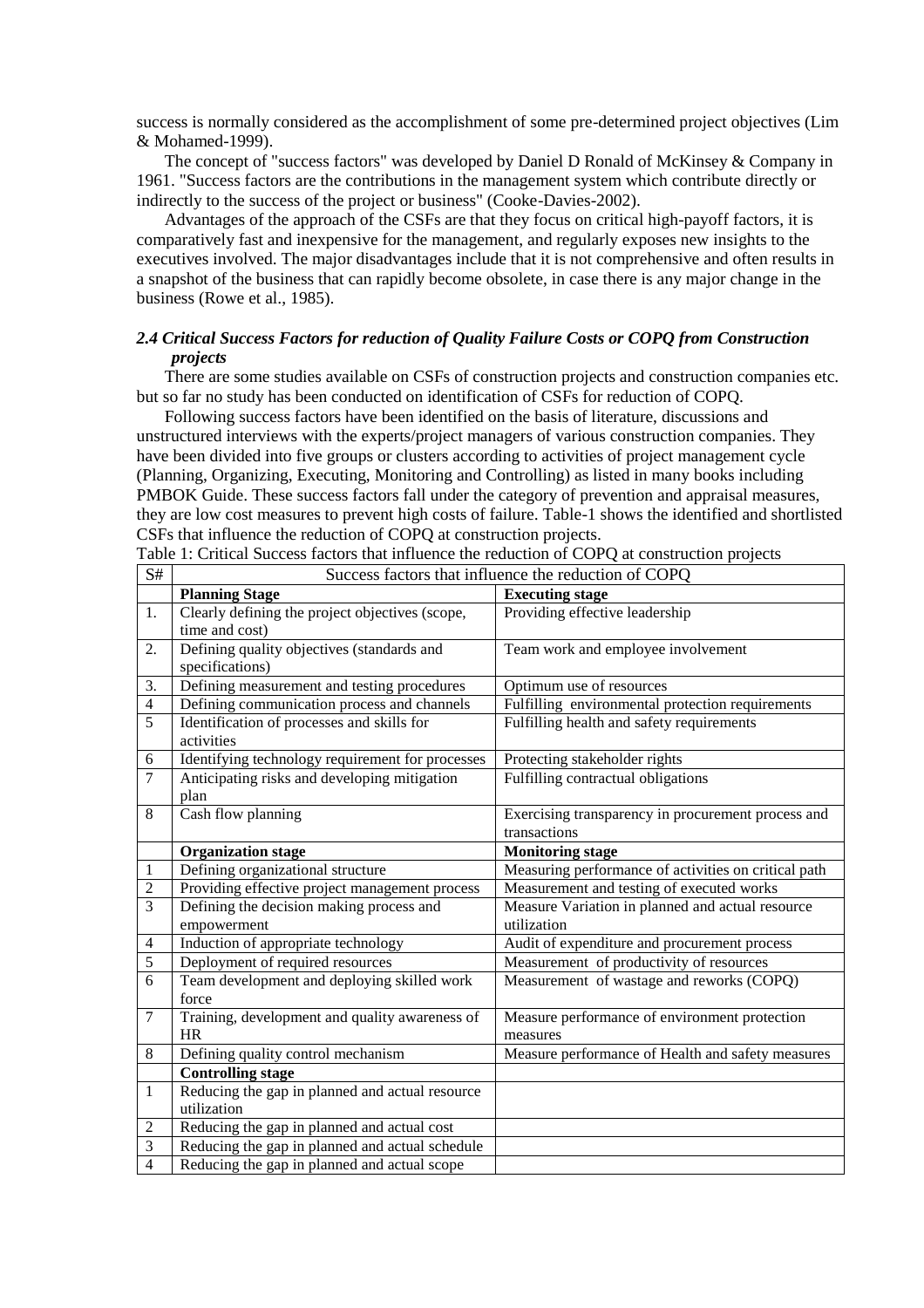| Reducing the leakage and wastage of resources |  |
|-----------------------------------------------|--|
| and reworks                                   |  |
| Improving the quality of input materials and  |  |
| resources                                     |  |
| Improving the productivity of resources       |  |
| Initiating accountability process             |  |

Forty (40) critical success factors have been identified in all five groups, i-e eight CSFs in each group. **3. Research Methodology**

The questionnaire surveys was conducted from contractors, engineers, professional working in various construction companies to obtain their assessment on the identified CSFs. The respondents pertained to construction companies, public sector organizations, and some other developing countries including Palestine, Uganda, Vietnam, Philippine and Syria. Engineers of these countries attended a training workshop with the researcher at Beijing China in August 2011, it gave a chance to collaborate with them, and questionnaires were E-mailed to them for giving their response. 150 questionnaires were distributed only 85 received back, making about 57%. The analyses have been based on the evaluation carried out on Relative Importance Index (RII) and results of Likert scale.

The RII is a technique to compute the strength of index familiarity, frequencies and agreements of the specific question. This method transforms the five-point Likert scale to determine the ranking of each factor using the following expression (Tam et al.-2000):

$$
RII = \frac{\sum_{i=1}^{5} a_i x_i}{5 \times N}
$$

Where ai is a constant expressing the weight of the ith response, xi is the frequency of the ith response of the total responses for each cause, i is the response category index where  $i = 1, 2, 3, 4$  and 5 respectively, and N is the total number of respondents. The RII value ranges from 0 to 1 (Tam et al.- 2000). The computation of the RII using this formula yielded the value of RII ranging from 0.2 to 1. The value 0.2 represented the lowest and the value 1 represented the maximum strength. The mean response for the Relative Index (RI) was allocated as in Table-2:

| Likert scale | Equivalent of Likert scale and assessment of Relative Index (RI) |
|--------------|------------------------------------------------------------------|
| 1.           | $0 \leq R l \leq 0.2$ Strongly Disagree                          |
| 2.           | $0.3 \leq RI \leq 0.4$ Disagree                                  |
| 3.           | $0.5 \leq RI \leq 0.6$ Neutral                                   |
| 4.           | $0.7 \leq RI \leq 0.8$ Agree                                     |
| .5           | $0.9 \leq RI \leq 1$ Strongly Agree                              |
|              |                                                                  |

**Table-2**: Detail of Evaluation scales used

Mahmood et al., (2012) and Tam et al. (2004) have also used this method for evaluation and ranking of their success factors.

#### **4. Results and Discussion**

According to the frequency of the respondent and their positions in the construction companies, the highest number of questionnaires were returned by Engineers (32 %) followed by supervisors (27 %), Chief Executive Officer (23 %) and Directors (18 %). The respondents belonged to Pakistan, Palestine, Uganda, Vietnam and Syria. A diversified response received from respondents of various developing countries has contributed to develop a meaning full and realistic conclusion.

Ranking of the CSFs based on Likert scale and also on Relative Importance Index (RII) is available at Annexure-A. Summary of ranking of five groups of CSF is given in Table-3: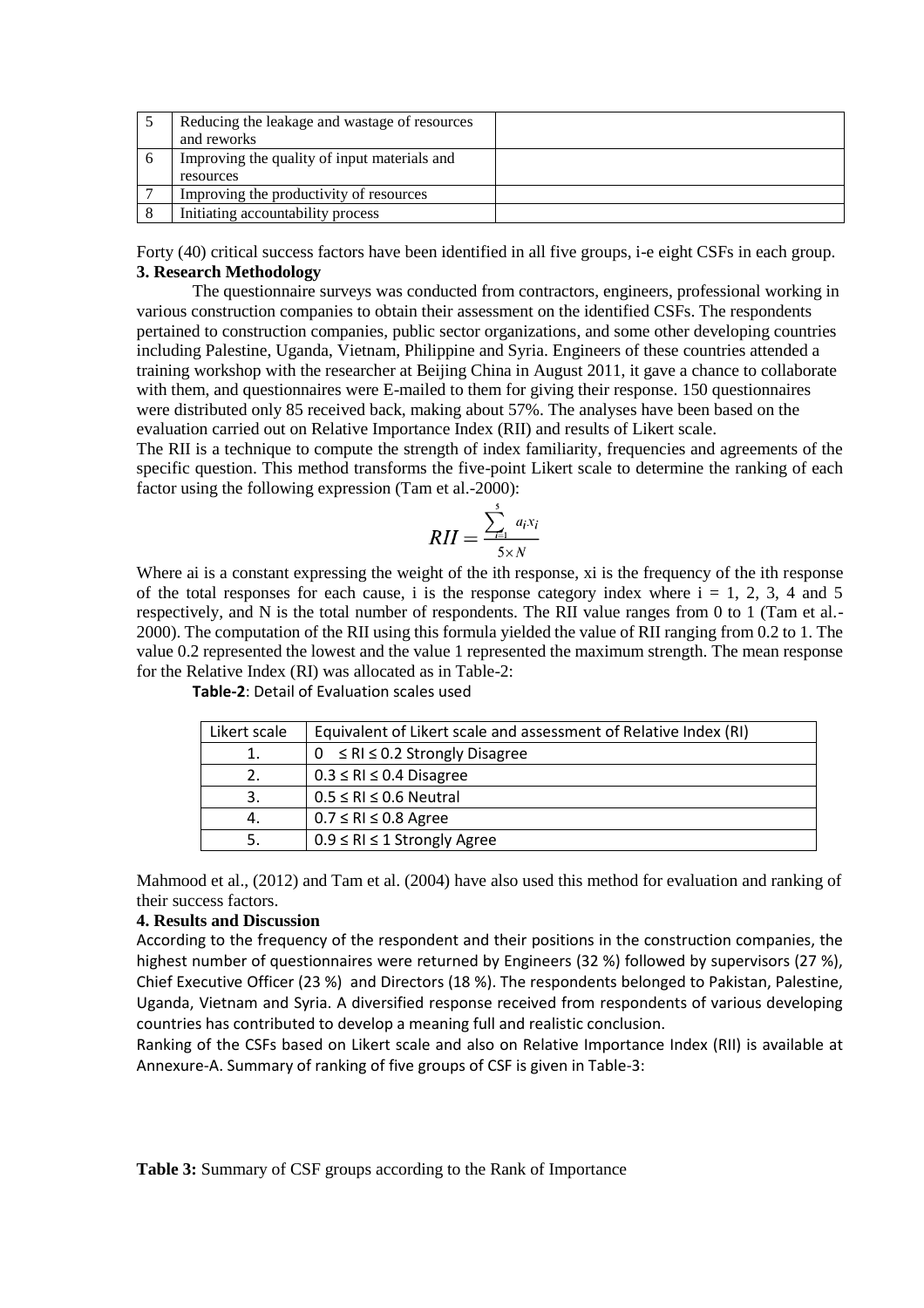| Overall | <b>Critical Success Factor</b><br>Groups | Overall rating of 40 factors      |               |            | 17 Factors in the list of Top<br>ten on Likert scale |                       |
|---------|------------------------------------------|-----------------------------------|---------------|------------|------------------------------------------------------|-----------------------|
| Ranking |                                          | Average of<br><b>Likert Scale</b> | <sub>RI</sub> | <b>RII</b> | Frequency                                            | Contributing<br>share |
|         | Planning Factors (P)                     | 4.50                              | 0.90          | 0.85       |                                                      | 35.29%                |
|         | Organization Factors (O)                 | 4.22                              | 0.81          | 0.81       |                                                      | 17.65%                |
|         | Controlling Factors (C)                  | 3.92                              | 0.79          | 0.79       |                                                      | 11.76%                |
|         | Monitoring Factors (M)                   | 3.87                              | 0.73          | 0.73       |                                                      | 11.76%                |
|         | <b>Execution Factors</b><br>(E)          | 3.04                              | 0.66          | 0.66       |                                                      | 23.53%                |

Planning is the most important area with 35.29% share in the CSFs. Kerzner (1987) has also identified "Commitment to planning and control" as an important CSF for construction projects. Zwikael and Globerson (2007) with the help of literature review have also rated the project planning as number one CSF. According to the PMBOK (PMI 2004), out of the 44 processes required to manage a project, 21 pertain to planning process making about 47% of total processes. The CSFs listed under Planning stage in table-1 have been identified as part of the planning process by Zwikael and Globerson (2007). 10 CSFs were identified in a major research study by Pinto and Slevin (1987) on "critical factors in successful project implementation" that also included project planning, leadership support, and customer involvement.

### **Discussion**

Out of total forty, only top ten ranked CSFs have been discussed.

According to ranking carried out on RI technique, "*Clearly defining the project objectives*" with RII of 0.93 is the most important success factor and pertains to Planning stage. The triple project constraints i-e scope, cost and time are derived from project objectives. There would be fewer chances of variation when as a protective measure, the project objectives are well defined, which thereby will reduce the chances of variation in triple constrains and induction of COPQ. Pinto (1986) has also ranked this CSF as number one in his list of top ten CSFs, while analyzing the manufacturing companies in Malaysia.

The second most important success factor is "*Defining quality objectives*" with RI = 0.91 and also a proactive protective measure. Defining the acceptable limits of standards and specifications for the work going to be executed, makes it possible to plan and organize the work processes to achieve the quality objectives. It will prevent and reduce the chances of wastage and failure costs. It is essential to achieve the desired quality objectives with minimum variation and wastage. Zwikael and Globerson (2007) have placed this CSF at number fourteen.

Two CSFs, (i) "*Identifying technology requirement for processes*" and (ii) "*Cash flow planning*" with an RI of 0.90 share the  $3<sup>rd</sup>$  position and are also preventive measures. Selection of an appropriate technology for value addition and execution process not only makes it possible to execute the project expeditiously but also make it possible to achieve high degree of quality standards and thereby reduces chances of failure and wastage. "Cash flow planning" is also an important CSF because all the activities are dependent on availability and timely release of finances. Project completion might get delayed if the "cash flow" is not adequate. A company cannot implements its construction schedule without having adequate finances resources and stable cash flow. Pinto (1986) has ranked "availability of the required technology and expertise" at number six.

"*Identification of processes and skills for work activities*" is at the 4th position with RII of 0.89. There are numerous work activities during project execution. Identification of appropriate work processes and skills for the execution of various project activities will prevent the chances of reworks and wastages. It is a part of planning and a proactive preventive measure.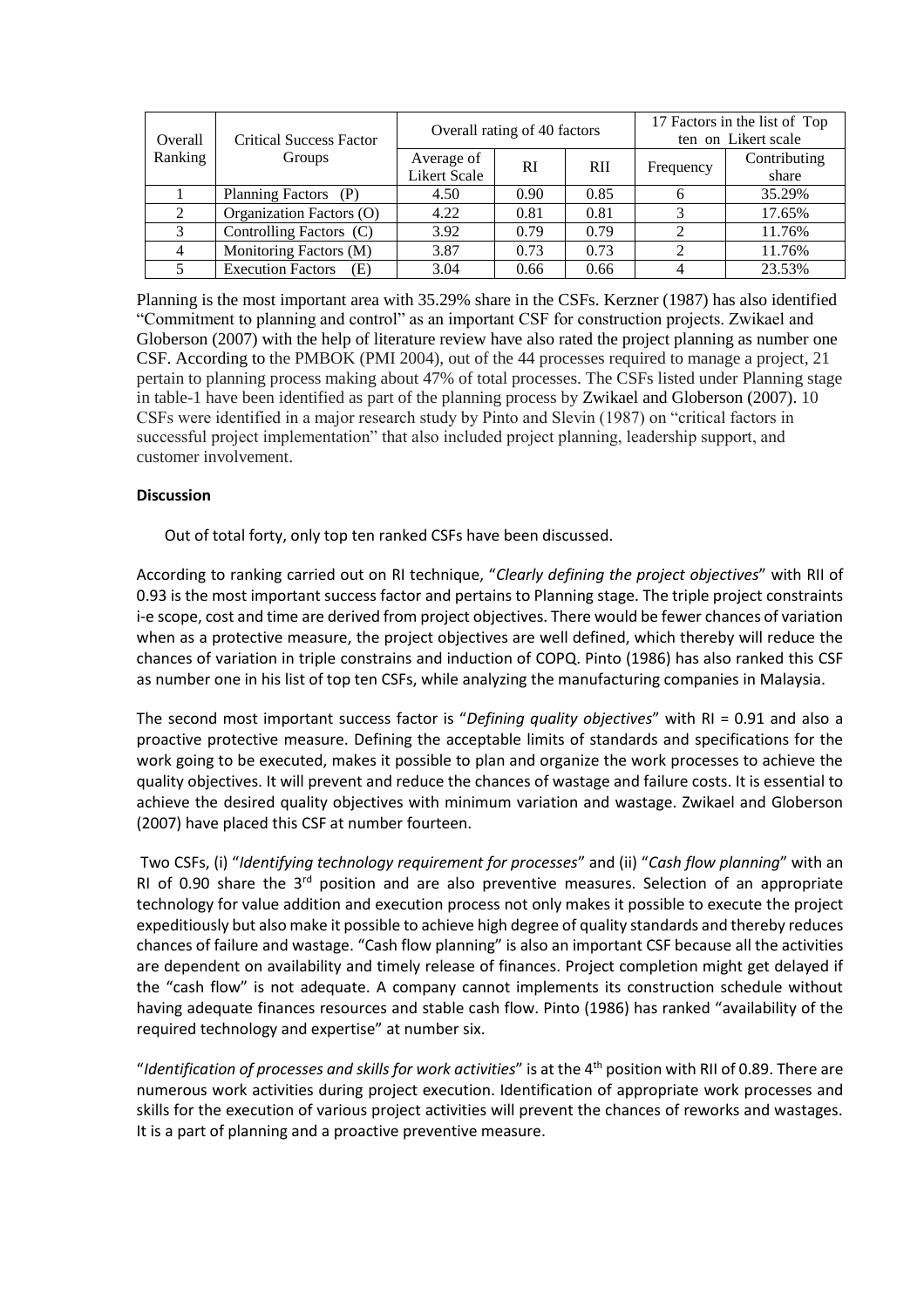"*Defining measurement and testing procedures*" is at the 5th position with RII of 0.87; this CSF pertains to planning and is an appraisal measures. It would not be possible to verify the quality conformance of executed works without measurement and testing. Black and Porter (1996) identified "Quality improvement measurement systems" as an important CSF for TQM and placed it at 9<sup>th</sup> position.

There are two CSFs at the 6<sup>th</sup> position. (i) "*Team development and deploying skilled work force*" pertains to organizing factors and (ii) "*Providing effective leadership*" is an executing factor. Both of these CSFs have relation with human resource management i-e recruiting, deploying and leading. They are very important for employee motivation and to maximize productivity. Abdel-Hamid et al. (1999) during identifying CSFs for software organizations observed that defining the project team with specific project goals is an important CSF.

There are three CSFs at the 7<sup>th</sup> Position i-e (i) "Defining the decision making process and empowerment" pertaining to organization, (ii) "*Exercising transparency in procurement process and transactions*" pertaining to executing group and (iii) "*Audit of expenditure and procurement process*" pertaining to monitoring factors. All the three CSFs have relation with arrangement of resources for the project. They also advocate implementing appropriate procedures/processes of decision making and procurement through a transparent process, to ensure that the final outcome is without rework and wastage.

Again there are three CSFs at 8<sup>th</sup> position. (i) "*Training, development and quality awareness of HR*" pertain to organizing factors, (ii) "*Fulfilling contractual obligations*" relates to executing factors and (iii) "*Initiating accountability process*" pertains to controlling factors. The CSF (i) and (iii) both relate to human resource, appropriate training and development of HR as a preventive measure will reduce the chances of failure incidents and thereby reduce the need for accountability process. Fulfillment of contractual obligations according to required quality standards and specifications is also important to prevent the reworks and wastages. Pinto (1986) has rated "training and development" at number five.

"*Team work and employee involvement*" is at the 9th position and pertains to executing factors. It again relates to human resource management and is important for employee motivation to achieve batter quality and productivity.

There are two CSFs at the 10th position (i) "*Measurement and testing of executed works*" pertaining to monitoring and (ii) "*Improving the productivity of resources*" related to Controlling factors. Measurement and testing is an appraisal activity and is carried out to verify if the quality of executed work conforms to quality standards, it actually decides if any rework is required? Capability and calibration of test equipment and training of laboratory staff is very important in this regards as a preventive measure. Finding the problem areas that are hampering and badly effecting productivity of resources will helpful to address the causes of problems.

Two CSFs (i) *"Performance of Health & safety measures" and (ii) "Environmental protection measures"*  are at the bottom of the ranking list showing unawareness or lack of interest in public convenience and fulfilling corporate social responsibilities by the construction companies. Mahmood et al (2010) have established that cost of poor quality on account of external failure or cost of inconvenience can be more than the cost of the project. Construction companies therefore need to re-visit their existing policies and positions with respect to CSFs identified in this study for improvement of their performance, profitability, productivity and quality of their executed projects.

Ranking carried out on the basis of average of Likert scale also has the same sequence but the number of CSFs in top ten are 17 as compared to 19 ranked by RII. Therefore the evaluation carried out on the basis of Likert scale is equally good.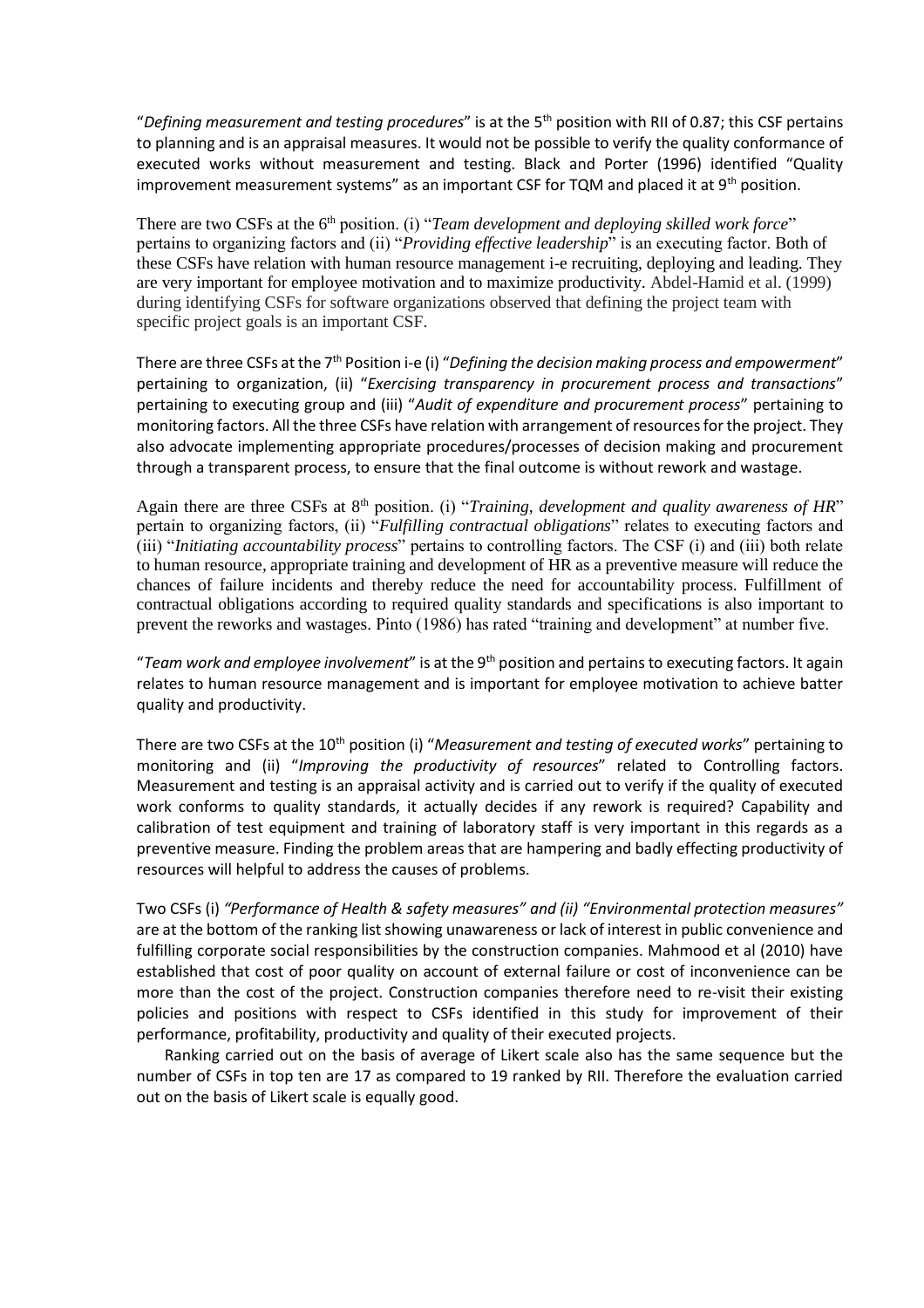#### **6. Findings and Conclusion**

The CSFs that can reduce quality failure cost or COPQ from Construction projects have been divided into five groups according to project management stages i-e (i) Planning (ii) Organizing (iii) Executing (iv) Monitoring and (v) Controlling. Eight CSFs pertained to the each group, making a total of 40 CSFs on which response was collected through questionnaires and ranking has been carried out on RI.

According to ranking of importance, these groups of CFSs are sequenced as (i) Planning factors, (ii) Organizing factors, (iii) Controlling factors (iv) Monitoring factors and (v) Executing factors. There are 17 Factors in the list of top ten on Likert scale, out of which 6 pertain to planning, 3 to organizing, 2 each to controlling and monitoring and 4 to executing group. There are six CSFs at top five positions and all of them pertain to planning category.

This ranking has highlighted the importance of planning and organizing before project execution, these two groups have 51% share in the top ten CSFs. Therefore, planning and organizing are the most important areas that must be given due attention before taking up construction projects at site.

#### **7.** *References*

- Abdel-Hamid, T.K., Sengupta, K. and Swett, C., The impact of goals on software project management: an experimental investigation. MIS Quart., 1999, 23(4), 531.
- Ahmad M. (2009) Pakistan Construction industry's performance worst in 37 years" Daily Times, Friday, October 30, 2009.
- Arslan G. and Kivrak S., (2008 ) Critical Factors to Company Success in the Construction Industry, International Journal of Social, Education, Economics and Management Engineering Vol:2, No:9.
- Barbará, C., Eutrópio E., De Souza C., Catunda R., (2008) "*MODELING THE COST OF POOR QUALITY*" Proceedings of the 2008 Winter Simulation Conference. 978-1-4244-2708-6/08/\$25.00 ©2008 IEEE

Briscoe N. R., Gryna F. M., "Assessing the Cost of Poor Quality in a Small Business" Qimpro Quarterly Special.

- Campannela J. (1990), Principles of Quality Costs: Principle, Implementation and Use, 2<sup>nd</sup> ed., ASQC Quality Cost Committee, Milwaukee.
- Cleland & Ireland (2004) Project Manager's Portable Handbook, 2nd Edition, McGraw-Hill, USA, p- 210
- Cooke-Davies, The "real" success factors on projects, International Journal of Project Management" vol.20, pp. 185–190
- Crosby P. B., (1978) "Quality is Free: The Art of Making Quality Certain" McGraw-Hill Co. Inc.
- Dian R. M, Rapi A., and Nilda (2010) , The Measurement of Quality Performance with Sigma Measurement and Cost of Poor Quality as a Basis for Selection Process of Quality Improvement, IMECS 2010, proceedings Hong Kong
- Farooqui R. U, Dr. Lodi S. H., Dr. Kayani K. R., (2008) Pakistan Construction Industry Total Quality Management? CBM-CI International Workshop, Karachi, Pakistan.
- Goetsch D. L., Davis B. S., Quality Management-Introduction to Total Quality Management of Production, Processing and Services 3rd Addition Prentice-Hall, New Jersy
- *Juran J.M (1992)* Juran on Quality by Design, The New Steps for Planning Quality into Goods and Services, Free press
- Kerzner, H. (1987). In search of excellence in project management*. Journal of Systems Management,* 38(2), 30 40
- Khan R. A., (2008) "Role of Construction Sector in Economic Growth: Empirical Evidence from Pakistan Economy. "First International Conference on Construction In Developing Countries (ICCIDC–I) "Advancing and Integrating Construction Education, Research & Practice" August 4-5, 2008, Karachi,, Pakistan
- Lim & Mohamed (1999) Criteria of project success: an exploratory re-examination, International Journal of Project Management Vol. 17, No. 4, pp. 243-248, [Electronic]
- Mahmood S, Ahmed S. M., Panthi K., Ishaque N. K., (2014) "Determining the cost of poor quality and its impact on productivity and profitability", Built Environment Project and Asset Management, Vol. 4 Iss: 3, pp.296 – 311
- Mahmood S., Shahrukh, and Sajid A. Dr. (2010) "*Cost of Poor Quality in Public Sector Projects***"** Journal of Marketing and Management, 1 (1), 70-93, November 2010 70
- Pinto, J. K. (1986). Project Implementation: A determination of its critical success factors, moderators, and their relative importance across the project life cycle. Doctorate dissertation, University of Pittsburgh.
- Ronald R. D., (1961) "Management Information Crisis," *Harvard Business Review*, Sept.-Oct.
- Tam, C.M., Zeng, S. X. & Deng, Z. M., (2004), Identifying elements of poor construction safety management in China*. Safety Science*, 42: 569–586.
- Zwikael, O., and Globerson S,.(2007) Globerson From Critical Success Factors to Critical Success Processes, International Journal of Production Research